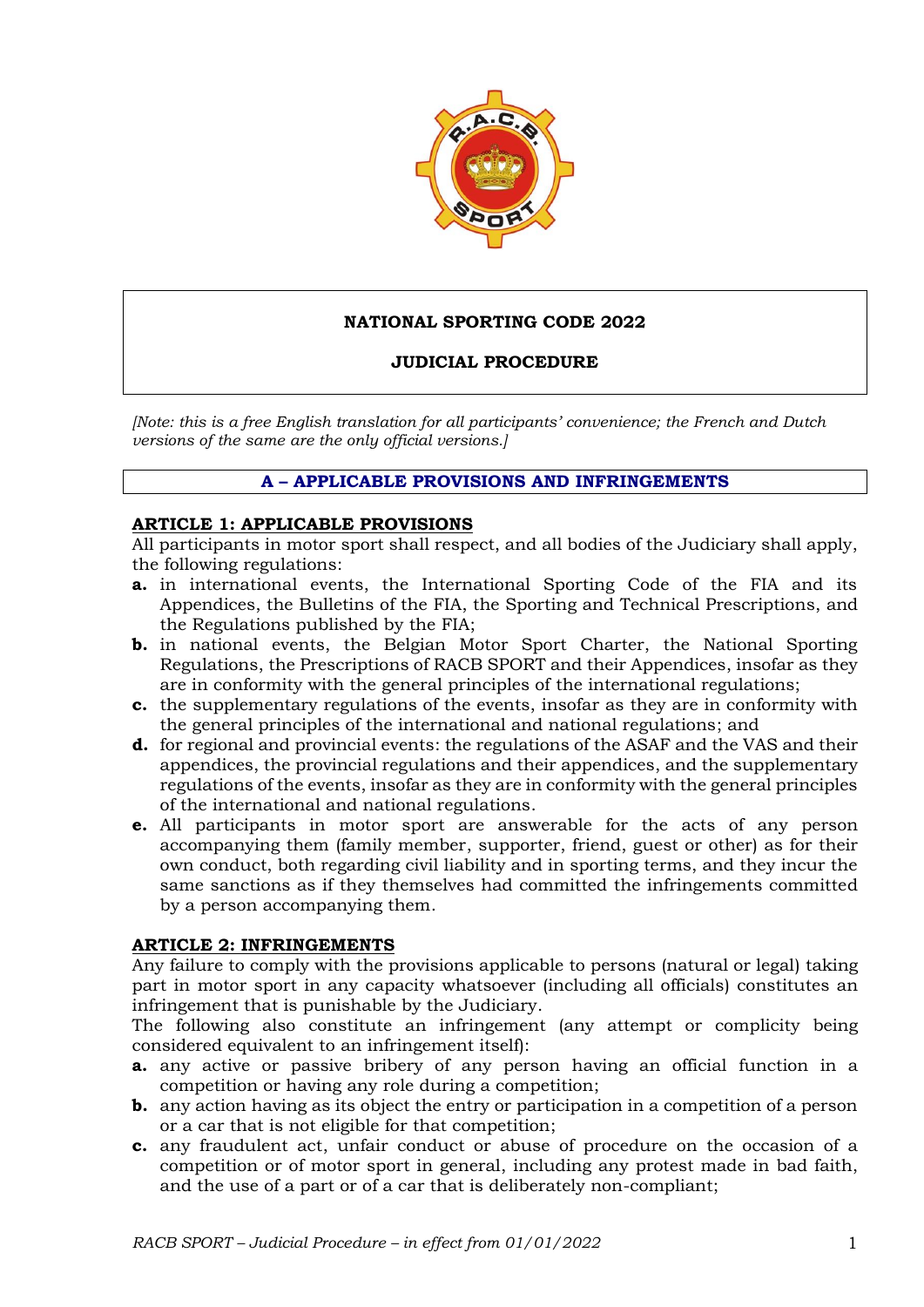- **d.** any act or conduct liable to be harmful to the interests of RACB SPORT, the FIA or motor sport in general;
- **e.** any discriminatory act or conduct liable to be harmful to the honour or the physical or moral integrity of another;
- **f.** any dangerous, reckless, unsporting or discourteous conduct during a competition or its preparation, or on the occasion of motor sport in general;
- **g.** any consumption of alcohol or drugs, during a competition or its preparation (the blood alcohol level or trace of drug consumption must be 0.00%);
- **h.** refusing to undergo immediately any required medical-sporting control (health check in the broad sense, blood alcohol level, drugs, etc.);
- **i.** not satisfying the conditions regarding age limits;
- **j.** taking part in an unauthorised event;
- **k.** any serious breach of the Highway Code committed on a public road, even outside a competition or its preparation;
- **1.** the fact of an organiser or promoter failing to fulfil punctually or correctly its obligations towards the sporting authorities, in particular by favouring or tolerating the unsporting conduct of a competitor, driver or other participant;
- **m.** the fact of organising, encouraging, participating in or making, in person or through the intermediary of another person, bets (even legally authorised ones) connected, even indirectly, with motor sport;
- **n.** the fact of communicating to a third person information unknown by the public, obtained directly or indirectly on the occasion of the profession, functions or activities connected with motor sport;
- **o.** the fact of not fulfilling punctually all of one's financial obligations within the context of motor sport, towards the sporting authorities or any other creditor;
- **p.** the fact, for any person who holds them, of not keeping in their entirety the images taken of an event, for at least six months after it, or changing them; the organiser of the event is always responsible for the keeping of all existing images of an event.

The simple fact of failing to fulfil a specific obligation to do, whatever the reason for such failure (except force majeure), constitutes an administrative infringement.

# **ARTICLE 3: PROSECUTOR**

- **a.** The Sportsprosecutor investigates all disciplinary matters. All participants in motorsport must cooperate with him and in particular provide him with the explanations and documents he requests.
- **b.** If he deems it appropriate, the Sportsprosecutor institutes proceedings before the Sports Court. He can reach a settlement with all license holder prosecuted by the Sports Court, or susciptable to be so, for affairs of minim importance.
- **c.** The Sportsprosecutor reports to the Sports Court or the National Appeals Court of all cases judged therein.
- **d.** The Sportsprosecutor may delegate all or part of his prerogatives to one (or more) Substitute, within the limits of one or more cases.

# **ARTICLE 4: DOPING – PROHIBITED SUBSTANCES**

Any doping by a person taking part in motor sport in any manner whatsoever constitutes an infringement punishable by the Judiciary.

Doping is defined according to Articles 1 and 2 of the FIA Anti-Doping Regulations (Appendix A to the International Sporting Code), of which all the rules and sanctions are applicable *mutatis mutandis*.

Any doping or any doping method is totally prohibited during a competition or its preparation, with the sole exception of medication that is essential to health and has no effect on the subject's normal fitness to drive, insofar as the use of such medication has been declared beforehand to the competent NADO (National Anti-Doping Organisation) and that the latter has granted a TUE (Therapeutic Use Exemption) (see list of Belgian NADOs on the website www.wada-ama.org).

For holders of an international licence, this TUE must be issued by the FIA.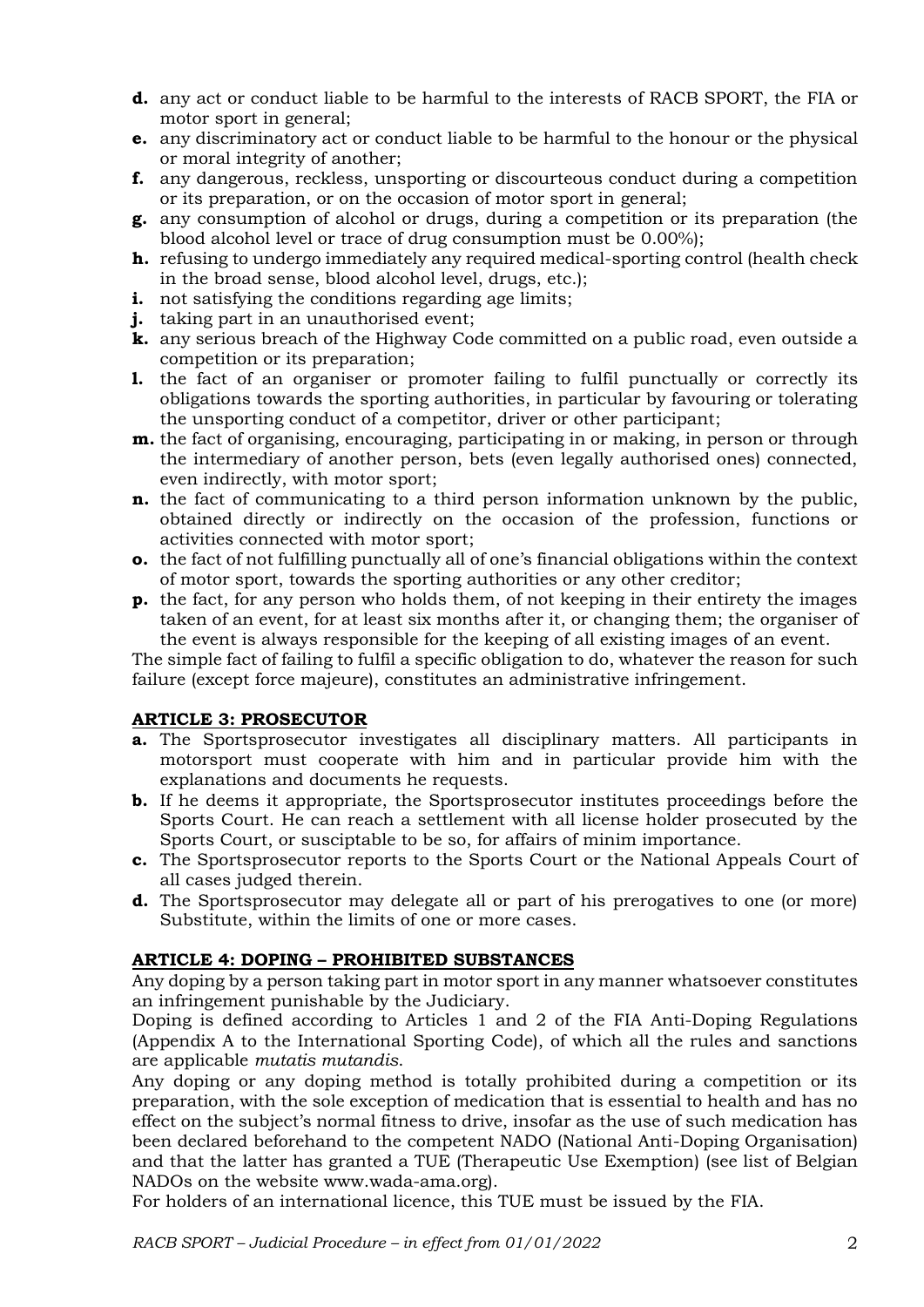All holders of a sporting licence must inform themselves thoroughly as to the risks of doping and as to prohibited substances before taking part in any event or training, in particular by consulting the following websites: [www.fia.com/sports/fia-anti-doping](http://www.fia.com/sports/fia-anti-doping-regulations)[regulations,](http://www.fia.com/sports/fia-anti-doping-regulations) [www.dopage.be](http://www.dopage.be/) and www.dopingvrij.vlaanderen.

Any breach of Article 2.f, 2.g or 3 noted by a judge of fact during an event leads to the immediate suspension of any licence held by the offender for the rest of the event, regardless of the sanctions to be pronounced by the Sporting Tribunal.

## **ARTICLE 5: UNRECOGNISED COMPETITIONS**

Any natural or legal person who – directly or indirectly – organises, enters, takes part as a competitor or as an official, or takes part in any manner whatsoever in a motor sport competition which is not organised in conformity with the international rules of the FIA and/or with the national rules of RACB SPORT may be excluded (suspended for life), and will lose the right

- to any FIA or RACB SPORT licence,
- to remain or become a member of a club or of a racing team recognised by RACB SPORT.

Any licence-holder wishing to participate or take part in any manner whatsoever in an event that may be questionable, even if it is announced as a "touring event", must seek the opinion of RACB SPORT beforehand by submitting to it the supplementary regulations of the event in question.

### **ARTICLE 6: SCALE OF PENALTIES**

- **a.** Any licence-holder (driver, competitor or other) who breaches one of the provisions of Article 2, 3 or 4, incurs one or more of the penalties provided for in Articles 6 and 7.
- **b.** The general scale of penalties, applicable to all infringements, is as follows:
	- 1. reprimand
	- 2. fine
	- 3. time penalty
	- 4. demotion
	- 5. disqualification (from an event, a meeting or a championship)
	- 6. ban on attending
	- 7. administrative fine
	- 8. suspension
	- 9. exclusion (i.e. lifetime suspension)
	- 10.ban on organising.

The last three penalties can be imposed only by the Sporting Tribunal or the National Court of Appeal. They entail the disqualification of the competitor or driver from the Championship of which the event during which the infringement was committed formed part.

### **ARTICLE 7: DESCRIPTION OF THE PENALTIES**

### *a. Reprimand:*

Admonition for minor offences.

A 2nd reprimand during one and the same sporting year results in a drop of 5 places on the next starting grid.

A 3rd reprimand cannot be imposed during one and the same sporting year, and must thus be replaced with a harsher penalty.

### *b. Fine:*

- 1. The maximum amount of a fine is  $\epsilon$ 15,000 (this maximum is tripled for an organiser, a promoter or a circuit).
- 2. Any fine must be paid within eight days following the notification of a judgment (unless there is an appeal). Fines imposed by the Stewards during an event, however, must be paid within one hour following the notification of their decision (unless there is an appeal).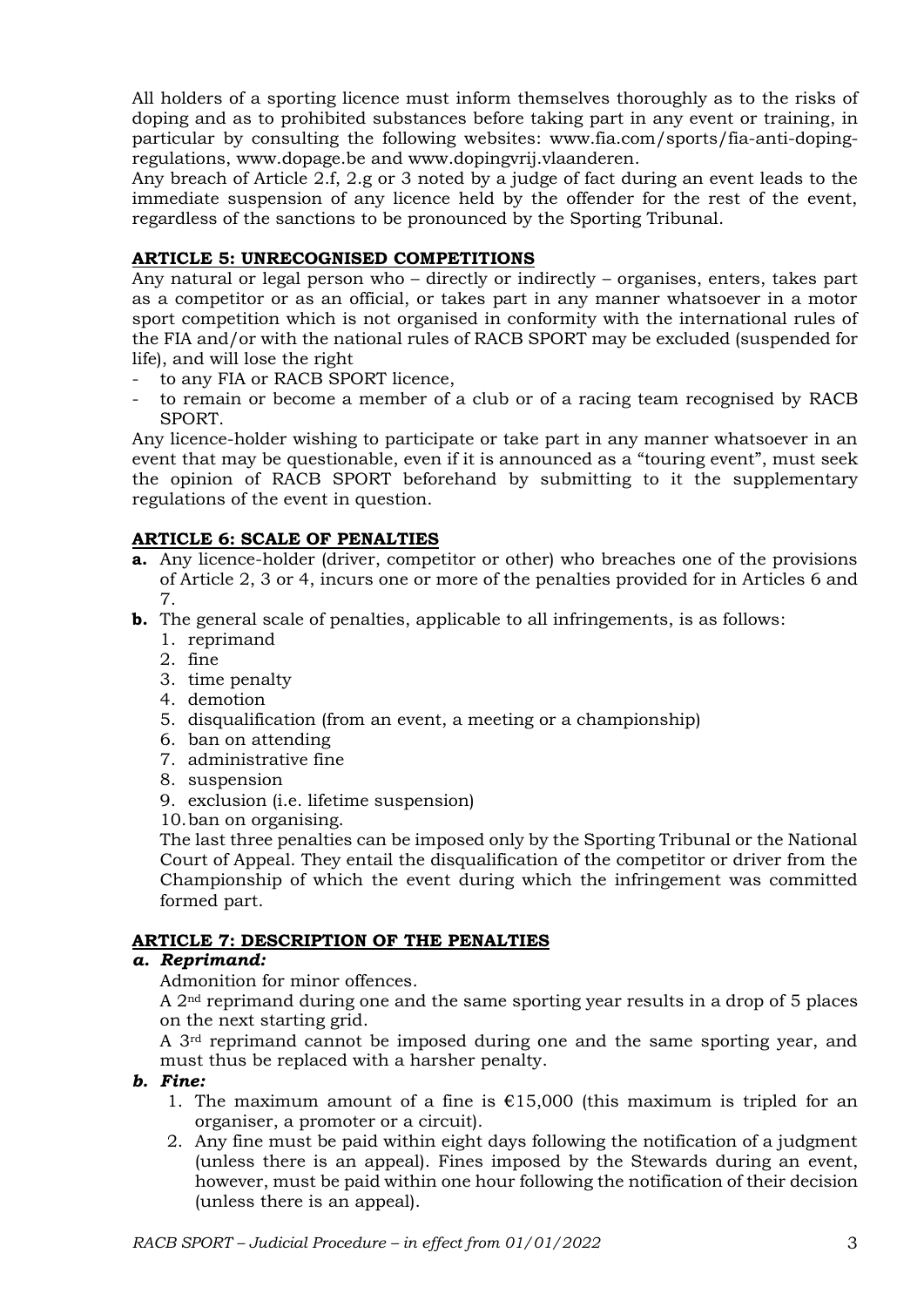- 3. Any delay in the payment of a fine (or recourse deposit, administrative costs or any other sum owed to RACB SPORT) automatically results in the disqualification of the driver and competitor from the event concerned, and the international suspension of their licence until such time as full payment has been made.
- 4. Any competitor acts as guarantor for the payment of any fine imposed on his drivers.

# *c. Time penalty:*

May take the form of time added to the time set, a "stop & go" (stopping in the pit for a determined time), and/or a "drive through" (mandatory pass through the pit lane at a reduced speed).

### *d. Demotion:*

- 1. Demotion, in the form of a drop of one or more places and/or the withdrawal of points, may concern the classification of a race and/or of an event and/or of a championship, and may result in demotion as far as the last place in a race and/or an event and/or a championship.
- 2. Save in exceptional circumstances, points are withdrawn simultaneously for the driver and for the competitor.

## *e. Disqualification:*

- 1. Disqualification from a race, from an event or from a championship prevents the subject from taking part in the competition in question. This sanction entails the loss of the entry fee and of any prize that the driver may have won, and obliges the penalised driver to hand back, if applicable, any prize he has won.
- 2. If disqualification is pronounced by the Stewards when the provisional classification has already been posted, the competitors and drivers coming immediately after the disqualified driver in the classification take his place, and the other classified ones move up one place; only the Stewards have the power to decide otherwise, unless the Sporting Regulations of a Championship provide for other mechanisms.

### *f. Suspension:*

- 1. A suspension may be national, i.e. limited to events organised under the aegis of the ASN on the territory of which the suspension was imposed, or international.
- 2. In case of a national suspension, the ASN stamps "NOT VALID FOR... (name of the country)" on the licence. In case of an international suspension, the suspended licence-holder is obliged to hand his licence over to his ASN, which will return it to him upon the expiry of the suspension period. In both cases, any delay in handing over the licence will extend the suspension period.
- 3. A suspension imposed by a body of the Judiciary is effective at both national and regional levels.
- 4. The Judiciary decides whether the suspension involving the withdrawal of a type of licence (driver, competitor, etc.) entails the withdrawal of the holder's other types of licence.
- 5. Suspension nullifies entries made beforehand for events scheduled to take place on the territory of the ASN for which the suspension has been pronounced. The entry fees for these events will not be refunded.
- 6. After half of the sentence pronounced by the court has been served, the sporting authority concerned may remit the remaining part of the suspension.

### *g. Exclusion (Lifetime Suspension):*

- 1. An excluded natural or legal person can no longer take part in any competition organised under the authority of the FIA, RACB SPORT, A.S.A.F. or V.A.S.
- 2. The sporting authority (RACB SPORT, V.A.S., A.S.A.F.) can lift the exclusion, unless the Judiciary that ordered it has prohibited this possibility.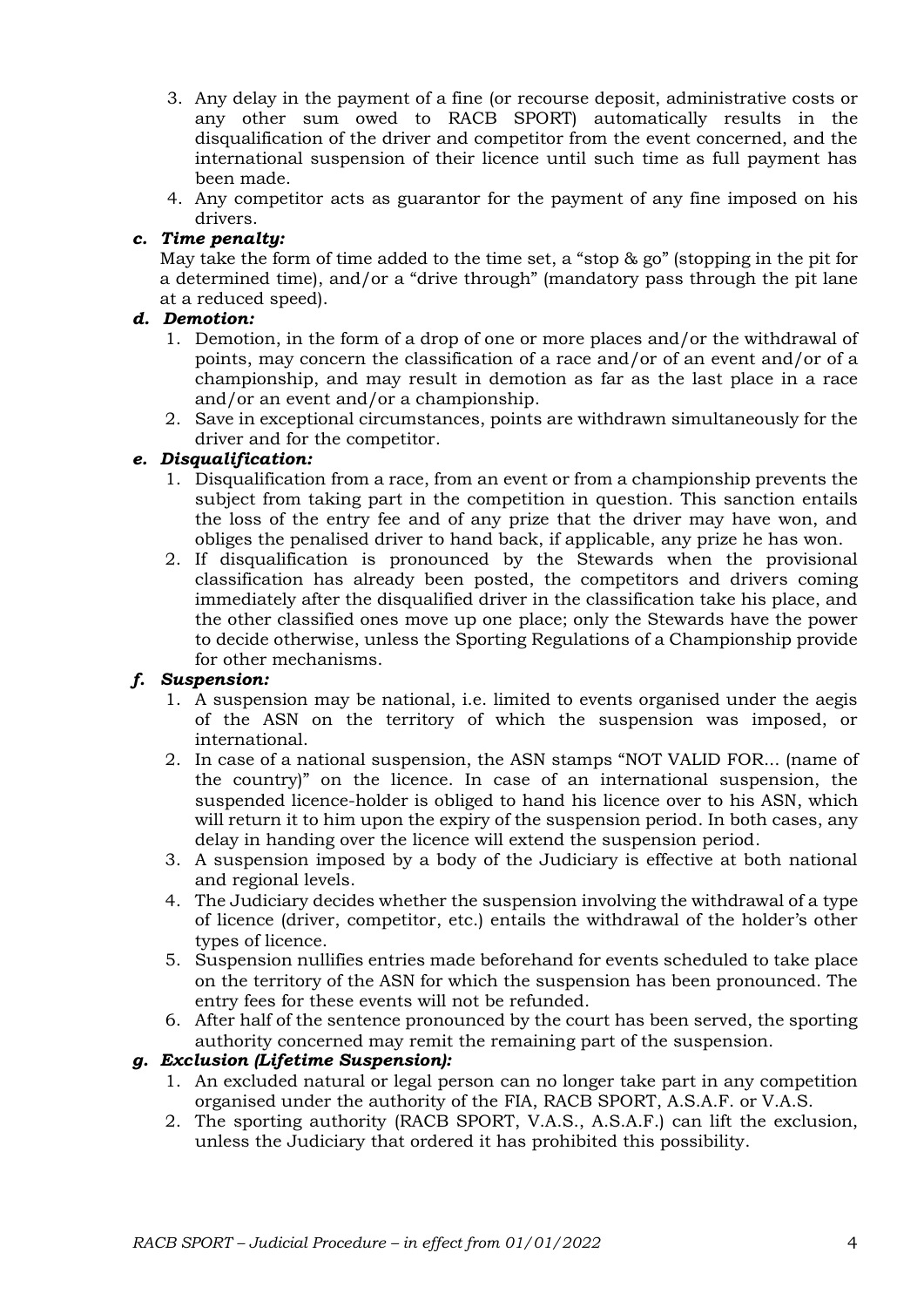## *h. Ban on Organising*

The penalty of suspension or exclusion may be applied to an organiser or a promoter who, in this case, is deprived of the right to organise, directly or indirectly, an event or a championship, for a duration that is left to the discretion of the judicial bodies.

## *i. Ban on Attending*

- 1. Any person whatsoever, even if not a licence-holder or not a member of the RACB, may be banned from attending any training session, race, event or championship whatsoever, for a maximum duration of two years, if that person has undermined the sporting and serene running of a competition, through his conduct or otherwise.
- 2. This ban may be general or limited in space (e.g. ban on entering the paddocks, pits, track, etc.).
- 3. Any licence-holder, organiser, promoter or other participant in motor sport who allows such a person to breach the ban that has been imposed on him exposes himself also to the above sanctions.

## *j. Administrative fines*

Administrative fines, of a maximum of €500, are payable by right as soon as the conditions for charging them, as noted by RACB SPORT, are met.

## **ARTICLE 8: SPECIFIC PENALTIES**

### *a. Infringements relating to Medical Fitness and Age Limits:*

- 1. Such infringements are punished by disqualification from the competition and championship in which the licence-holder unduly took part, by the suspension of all licences for a minimum period of three effective months and a maximum of two years, and by a fine of at least  $€500$ .
- 2. If a second infringement takes place within two years of a penalty relating to an infringement of the same nature, the sanctions set out in 1. above are doubled.
- 3. If the person concerned has not yet served the penalty at the time of the decision taken under 1., he may be granted a reasoned suspension of the sentence, for a period of not less than one year and not more than two years.
- 4. The suspension of the sentence will be withdrawn if the person concerned commits a further infringement of the same nature during the suspended sentence period.

### *b. Doping – Drugs – Alcohol:*

- 1. The rules stipulated by the FIA Anti-Doping Regulations (Appendix A to the International Sporting Code) are applicable *mutatis mutandis*.
- 2. The doping controls may be carried out by RACB SPORT, by a Belgian or foreign public authority, or by a national or international sporting authority.
- 3. In case of infringement of Article 2.f, 2.g or 3, besides disqualification from the competition and championship in which he took part, the person concerned is punished by a fine of at least  $\epsilon$ 1000 and the suspension of all his licences for an effective period of at least three months, and the suspended sentence for the surplus cannot be less than two years. For officials, the Sport Court will determine the sanction.
- 4. In case of a repeated offence, the sanction will be a fine of at least  $\epsilon$ 3000 and the effective suspension of all licences for a minimum of one year.
- 5. A third infringement of Article 2.f or 3 will be punished by a fine of at least  $€6000$ and the exclusion (lifetime suspension) of all licences, without the possibility of suspension of the sentence.
- 6. The penalties pronounced in case of infringements of Article 2.f, 2.g or 3 are enforceable notwithstanding any appeal.
- 7. The penalties pronounced by the RACB of the FIA do not overlap and are added to those eventually pronounced by the public authorities.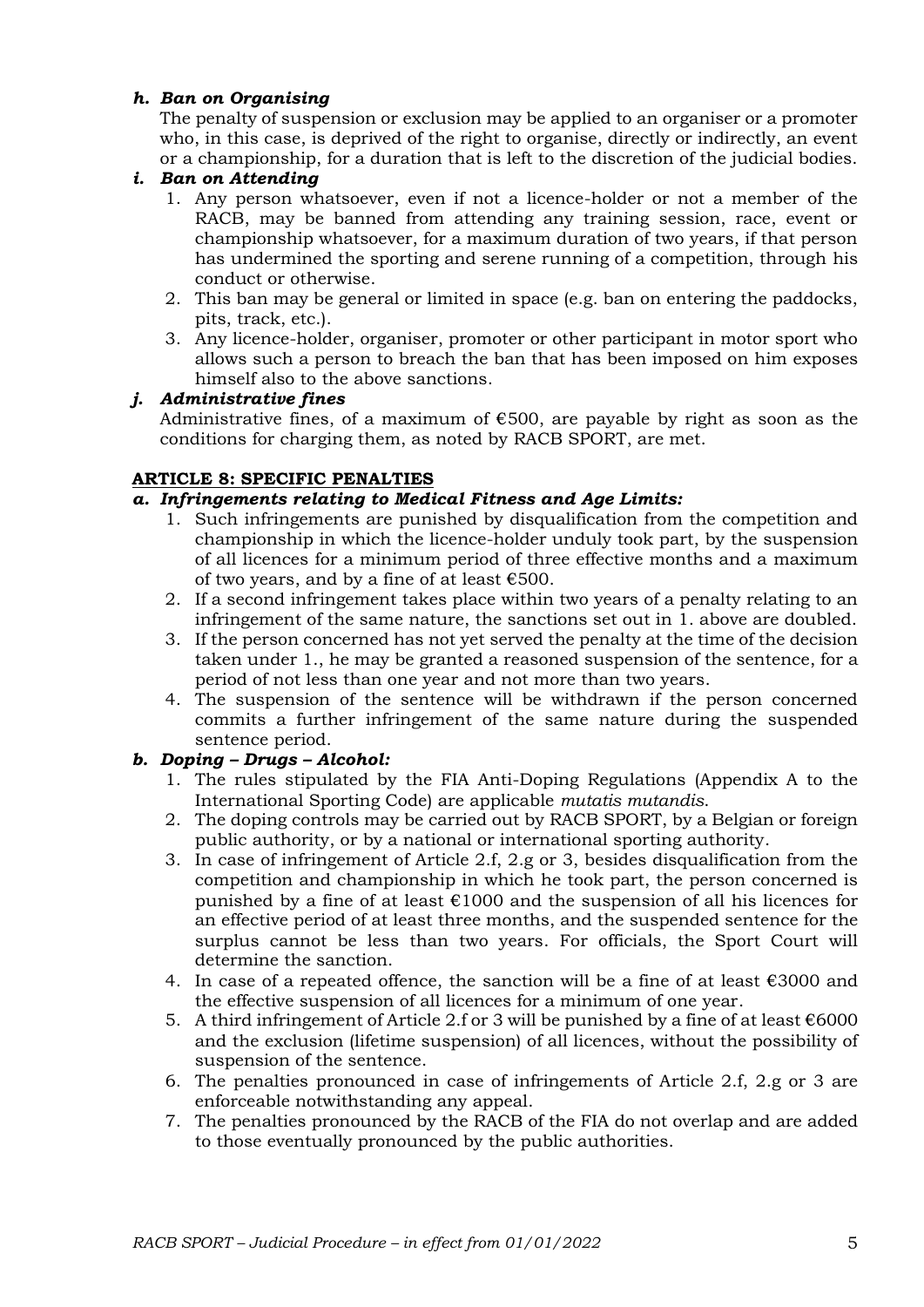## **ARTICLE 9: APPLICATION OF PENALTIES**

# *a. The penalties are imposed:*

# **1. In the first instance**:

- by the Stewards for facts or acts occurring during an event or a race;
- by the Sporting Tribunal for facts or acts that have not been punished by the Stewards, as well as for disputes not relating to facts or acts occurring during an event.

The Stewards may apply all the penalties provided for in Article 6, from 6.a to 6.e (except for disqualification from a championship). They may refer any case to the Sporting Tribunal, in its entirety or for a possible additional sanction to that which they have pronounced.

#### **2.On appeal**:

By the Sporting Tribunal following any decision of the Stewards or subsequently by the National Court of Appeal.

- **b.** All penalties may be pronounced with suspension of sentence, either total or partial. The court considering the case specifies the period for which the suspended sentence will remain applicable, and any conditions accompanying it. The judicial bodies give a verdict on the withdrawal of the sentence suspension.
- *c.* Penalties pronounced by the judicial bodies take effect immediately, unless they specify a different date on which they will come into effect.

#### **B – PROTESTS**

#### **ARTICLE 10: RIGHT TO PROTEST**

- **a.** A protest is recourse exercised by a competitor against a decision to which he has not been a party, or against an abstention from taking such a decision.
- **b.** Any protest on the subject of facts or acts occurring during an event or a race will be examined by the Stewards if the protest was brought before the end of that event; any other protest will be examined by the Sporting Tribunal.
- **c.** The right to protest belongs only to competitors properly entered in the event or race who consider themselves wronged by some or other decision, act or omission on the part of an organiser, an official, another competitor or driver or any other person involved in an event or race in which they themselves are taking or have taken part. Moreover, such a competitor must still have been in competition at the time the offence was committed.
- **d.** A protest may also be brought by the Sportsprosecutor or by the Directorate.
- **e.** No protest may be exercised when the complainant has a right to appeal having the same object, whether or not such appeal has been brought.
- **f.** A competitor may give a written power of attorney to a proxy to file a protest, in the event that it is physically impossible for him to do so himself. If the protest is presented by this proxy, the latter must describe in writing the reason preventing the competitor from filing it himself.

### **ARTICLE 11: FILING OF THE PROTEST**

**a.** Under penalty of being declared void, any protest must be in writing and signed by the competitor, and mention the date and time of filing of the protest. The complainant must set out the precise facts or acts upon which the protest is based; any protest based on general considerations (e.g. "non-conformity of the car" or "dangerous driving") is void.

Except for those which the Stewards take up on their own initiative, each protest must be accompanied by a protest deposit of  $\epsilon$ 500. The protest deposit is payable, even if the complainant withdraws his protest.

- **b.** If the protest is fully upheld, the protest deposit will be returned. Moreover, if a protest concerns the non-conformity of a car, the provisions of Article 12 apply.
- **c.** Each protest must be presented either to the Stewards or to the Clerk of the Course, who will forward it to the Stewards.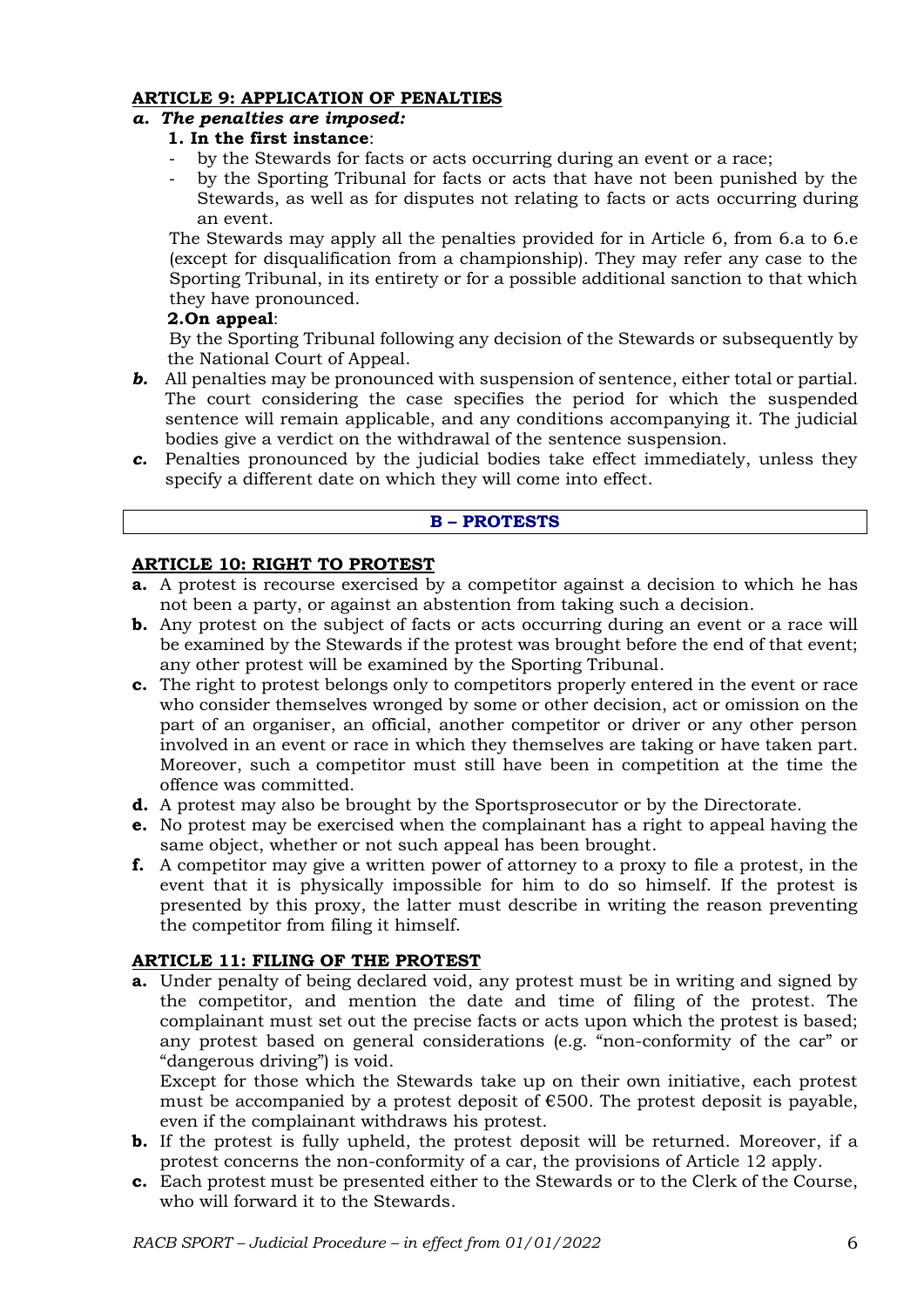## **ARTICLE 12: TIME LIMIT FOR FILING A PROTEST**

- **a.** Under penalty of being declared void, a protest against the entry of competitors or drivers or against the length of the course must be filed at the latest one hour after the end of the administrative checks, unless the supplementary regulations of the event provide for a longer time limit or the Stewards deem it necessary, for pressing reasons, to extend this time limit. If the checks take place in a country other than that of the organiser, any representative of the ASN is entitled to accept the protest and must forward it immediately to the Stewards of the event.
- **b.** A protest against a handicap or against the make-up of a series must be filed at the latest one hour before the start of the race.
- **c.** A protest against a decision of the Stewards based on a report from the Scrutineers must be filed immediately.
- **d.** A protest against any error or irregularity occurring during a competition, against the non-compliance of vehicles with the regulations governing it, against a racing incident or against the classification established at the end of the competition must be filed at the latest 30 minutes after the posting of the provisional classification of the competition, except in the case of special FIA regulations. In karting events, this time limit is reduced to 10 minutes in the context of qualifying practice and qualifying heats.
- **e.** A protest against a decision of the Stewards based on a report from the Scrutineers must be filed immediately. A protest against any other decision of the Stewards must be filed at the latest 30 minutes after the posting of the provisional classification of the competition. If the decision is not published before the end of the event, the protest period runs from the moment the complainant knows about it (and at the latest the first working day following the publication of the decision on the website of the RACB).

## **ARTICLE 13: DISMANTLING OF A CAR**

### *a. A protest relating to the compliance of a car is carried out as follows:*

- 1. A protest by a competitor relating to one or more vehicles must concern one or more of the phases referred to below (b. "Phases of dismantling");
- 2. The competitor must specify in his protest which phase he wishes to have checked;
- 3. For each phase, the complainant competitor will pay into the Stewards' hands: the protest deposit;
	- the dismantling costs, as stipulated for each phase set out below and which are intended to cover the costs incurred by the competitor who has to dismantle the corresponding part;
	- a recourse deposit which, for each phase, is equal to the dismantling costs.

### *b. Phases of dismantling:*

The costs occasioned by dismantling must be refunded up to the real costs, with the following minimum amounts (but without exceeding the sums effectively paid):

- Phase 1: Suspension, wheels, steering, bodywork, braking system

| €150<br>All Groups<br>Costs: |  |
|------------------------------|--|

- Phase 2: Transmission, gearbox, axle
	- Costs:  $\epsilon$ 150 All Groups
- Phase 3: Cylinder head, valves, camshaft, fuel feed, stroke and bore

| Costs: | €300 | Group $N - 2CV - Fun cup$ |
|--------|------|---------------------------|
|--------|------|---------------------------|

- $€600$  For the other Groups
- Phase 4: Piston, conrods, engine block, crankshaft, oil pump
	- Costs:  $\epsilon$ 1200 Group N 2CV Fun cup
		- $\epsilon$ 2400 For the other Groups
- Phase 5: For a protest relating to the whole of the car:
	- Costs:  $\epsilon$ 2000 Groups N 2CV Fun cup
		- €3500 For the other Groups and GT, Touring Cars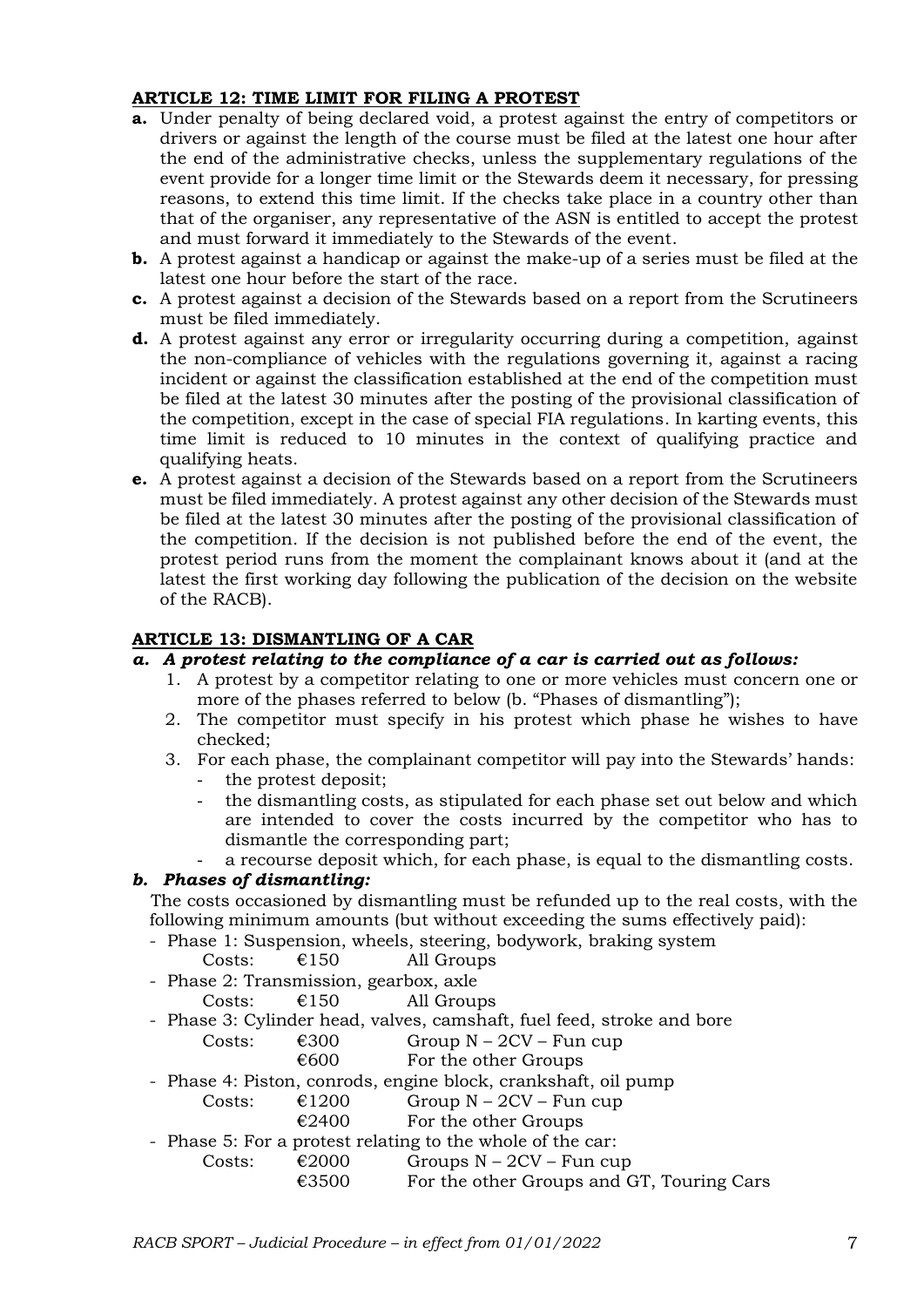The costs occasioned by the works and by the transportation of the car will be borne by the complainant if the protest is unfounded. The costs will be borne by the competitor who is the subject of the protest if the protest is founded. Examples:

- For dismantling in Phase 1, the complainant will pay out  $\epsilon$ 300, or  $\epsilon$ 150 as a recourse deposit and  $E150$  as dismantling costs, plus the protest deposit.
- For the dismantling of a Group A car in Phase 4 (which necessarily includes the dismantling from Phase 3), the complainant will pay out  $\epsilon$ 6000, or  $\epsilon$ 3000 ( $\epsilon$ 600 + €2400) as dismantling costs and €3000 as a recourse deposit, plus the protest deposit.

# *c. Observations:*

- 1. Filing a protest in Phase 4 entails doing so also in Phase 3.
- 2. Dismantling in all the Groups up to Phase 3 inclusive may be carried out on site in premises made available to the Scrutineers by the organisers.
- 3. A competitor whose vehicle is designated for dismantling in Phase 3 has the obligation to drain its cooling circuit as soon as this measure is announced.
- 4. A maximum period of 4 hours will be observed before the removal of the cylinder head.
- 5. Dismantling in Phases 1, 2 and 3 will be carried out within three working days, unless dispensation has been granted by the Stewards.
- 6. For dismantling in Phase 4, the Scrutineers will proceed on site to seal the mechanical components. Dismantling and checking will be carried out within five working days at a garage of the competitor's choosing, unless dispensation has been granted by the Stewards. Phase 4 dismantling of cars in all the Groups will mandatorily take place in Belgium.
- 7. Dismantling will be carried out by the competitor, the driver or his mechanic, in the presence of the Scrutineers and of at least one Steward officiating at the event, to the exclusion of any other person. The Scrutineers will proceed to check the measurements, weight, profiles and diagrams of the dismantled parts.
- 8. At the end of the checks, the check report will be signed by one Scrutineer, one Steward and the Competitor in question.

# *d. Settlement of the dispute after the definitive decision of (non-)compliance:*

- **-** First case: the complainant is in the right:
	- a) The complainant is fully reimbursed
	- b) The loser (competitor at fault)
		- 1. bears the dismantling costs;
		- 2. must pay to RACB SPORT a sum equal to the recourse deposit;
		- 3. receives a penalty from the Stewards.
- Second case: the complainant is not in the right:
	- a) The complainant:
		- 1. forfeits the dismantling costs;
		- 2. sees his recourse deposit paid to RACB SPORT.
	- b) The competitor proved innocent receives the dismantling costs up to the scale set out in the present article.
- Third case: the dismantling took place by order of the Stewards:
	- a) The car is non-compliant (see First case b);
	- b) The car is compliant: the competitor bears its dismantling costs.

# **ARTICLE 14: REFUSAL TO DISMANTLE**

The refusal by a competitor to submit to dismantling in the prescribed forms and within the prescribed time limits entails the relegation of his vehicle, without prejudice to any other sanction that may be imposed by the competent courts.

A fine equal to the recourse deposit will be payable by the competitor who refuses. He will lose all the points scored in the Championship and is disqualified therefrom.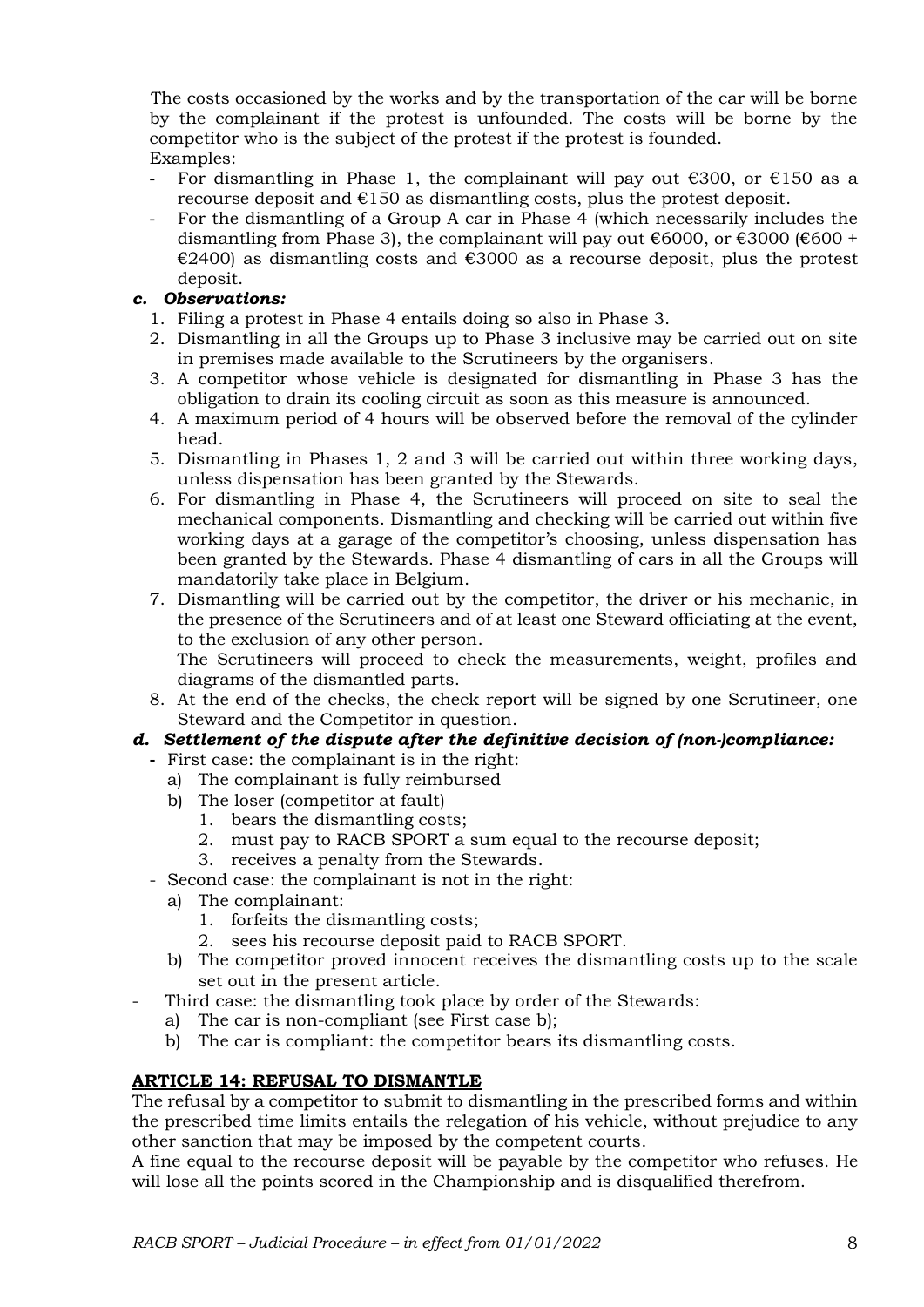## **ARTICLE 15: TECHNICAL COMPLIANCE**

- **a.** The Scrutineers proceed automatically to conduct any checks they consider useful. They may check any vehicle, material, equipment, fuel, overalls, tools, etc., and in general everything that is likely to be used or consumed in competition.
- **b.** Any participant in motor sport must grant the Scrutineers access to all places, premises, vehicles or material, and provide them with any necessary assistance.
- **c.** The Scrutineers report their findings to the Stewards.
- **d.** The burden of proof of the technical compliance of a vehicle, a part or a material lies with the competitor. In case of doubt, the vehicle, part or material will be deemed non-compliant.
- **e.** It is irrelevant whether or not the non-compliance was intentional, whether or not the non-compliant vehicle provides a performance advantage, or whether the noncompliance was not noted during a previous check.
- **f.** The competitor and the driver are always reputed to have knowingly used a part or a car that is deliberately non-compliant, without their personal knowledge having to be proved.
- **g.** The technical compliance can be checked (or re-checked), automatically or following a protest, at any time before, during or after a competition, as long as the vehicle has not been authorised to leave the parc fermé.
- **h.** If a competitor has a reasonable doubt as to the compliance of any vehicle, equipment, fuel, overalls, tools, etc., and in general everything that is likely to be used or consumed in competition, he may ask the Scrutineers to proceed with a specific check, limited to this question.

The request must be made at the latest 2 hours before the start of the scrutineering prior to the start of the event. If the Scrutineers give a positive detailed opinion, this will serve as a presumption of conformity regarding this specific question for the event (and for the subsequent events to which the same technical regulations apply, unless a modification is made to the subject of the check in the meantime).

The positive opinion of the Scrutineers will be posted as soon as it is delivered.

- **i.** The Stewards are not required to follow the advice of the Scrutineers. However, if they depart from it, they will give special reasons for their decision.
- **j.** In principle, the penalty for technical non-compliance of a car will be disqualification. However, in cases where the Stewards consider that such a penalty would be prejudicial to fairness, they may impose a lesser sanction.

### **ARTICLE 16: DEFINITIVE COMPETITION**

No sporting authority can order that a competition be restarted.

### **C – PROCEDURE**

### **ARTICLE 17: BEFORE THE STEWARDS**

- **a.** Three Stewards must be present throughout the event. They rule as a body and designate their chairman, who has the casting vote if need be. They rule as soon as possible on any infringement of the regulations or on any incident occurring in the course of an event.
- **b.** If a decision has to be taken after an event, for whatever reason, the Stewards may delegate their authority to the Stewards of one of the subsequent events (in the same championship, cup, trophy, challenge or series). If necessary, a panel of Stewards may be put together for this purpose, and will be designated by the authority responsible for the selection of the original panel.
- **c.** The Stewards may use any available sources of information that they consider useful (testimony, recording of images or sound, reconstitution, analysis, expertise, etc.) and all persons are obliged to provide them with honest assistance in establishing proof.
- **d.** The chairman of the panel of Stewards maintains permanent contact with the Clerk of the Course. The Clerk of the Course informs the Stewards as soon as possible of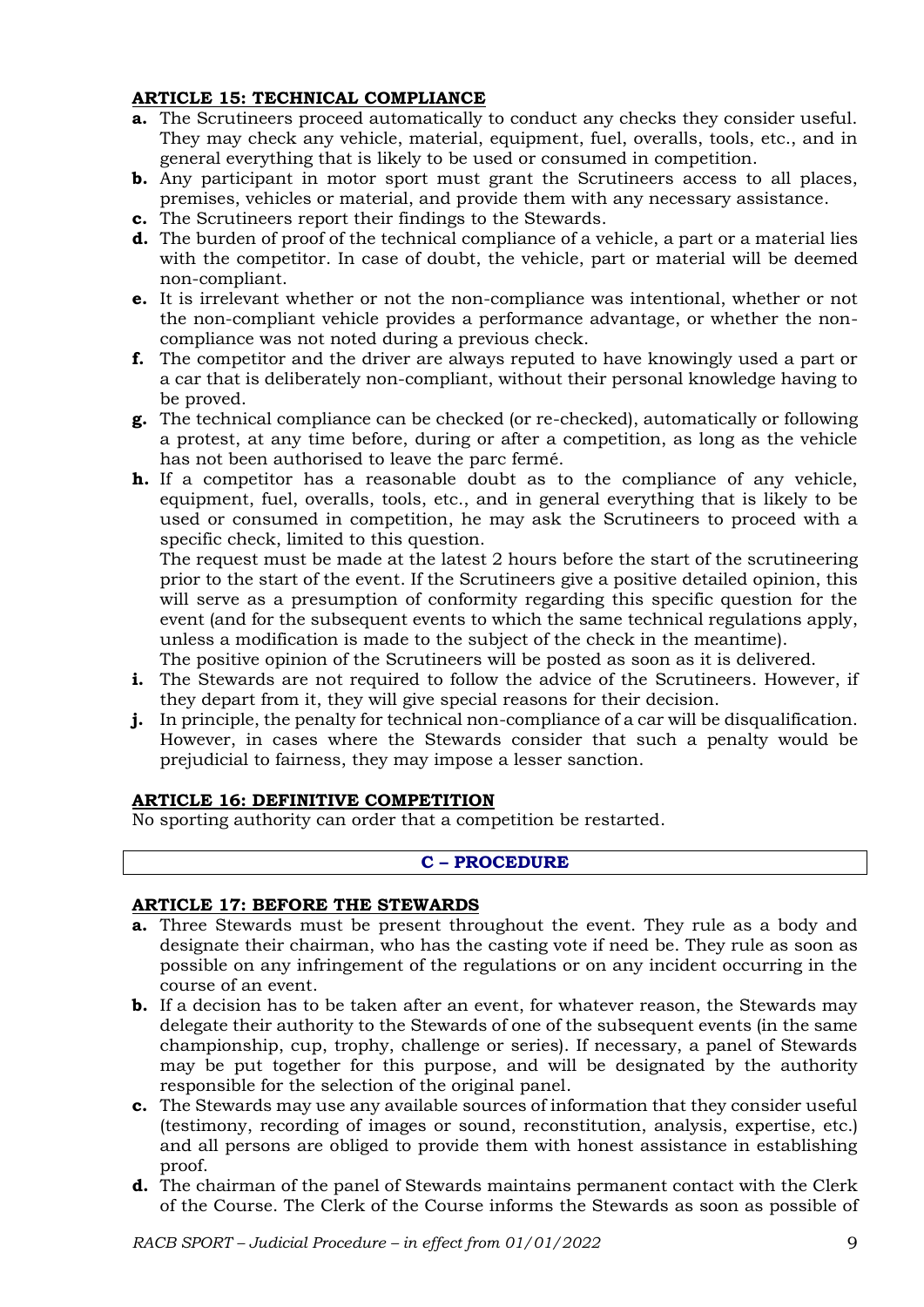any infringement or of any incident, and transmits to them any useful assessment factors. Once the Stewards have ruled, their decision is notified to the Clerk of the Course.

- **e.** The Stewards gather the opinions of the Scrutineers for any question that falls within their competence. The reports drawn up by the Scrutineers, designated for this role by the regulations of an event, are deemed to be exact as to the materiality of the facts reported.
- **f.** As an exception and with the authorisation of the Directorate, the regulations of a Championship or Trophy, or the supplementary regulations of an event, may allow the Clerk of the Course, in the event of a minor infringement necessitating an immediate decision, to pronounce a sanction (limited to drive through and stop & go).
- **g.** This dispensatory procedure applies neither to the technical compliance of the vehicles, nor to incidents occurring during an event but outside a race. In case of recourse to this dispensatory procedure, at least one Steward is present at Race Control during the events concerned.
- **h.** The Stewards hear as soon as possible, insofar as circumstances permit, persons who might have committed an infringement, as well as any witnesses. These persons may be summoned verbally or in writing. If the person concerned does not present himself, the Stewards may rule by default, without any possible recourse other than an appeal.
- **i.** All minor summoned by the Stewards may be accompanied by one (only) person holding the parental authority. The person is to abstain in any intervention to the debates and, if he/she disturbs them to the sole discretion of the Stewards, they can invite him/her to leave the permisses.
- **j.** The Stewards' decisions must be notified in writing as soon as possible and at the latest within two working days after the decision. This notification is validly made to any person forming part of the team of the competitor concerned, and met in the pit or any other premises used by this competitor during an event. Any competitor must see to it that at least one person authorised to receive a notification remains in his pit until the end of the event.
- **k.** The Stewards may refer a competitor, a driver or any other person to the Sporting Tribunal. If the gravity of the infringement is such that it could lead to the provisional suspension of a licence, the Stewards may refer the party concerned to the Sporting Tribunal in summary proceedings.
- **l.** If the Stewards have to rule on an infringement but have not managed to reach a decision on this subject by the time the classification is normally made official, they suspend the classification until their decision has been taken.
- **m.** If a penalty is pronounced, the classification cannot be made official until the expiry of the time limit for lodging an appeal.
- **n.** If, however, the infringement committed or the protest lodged is likely to affect only a part of the classification, the other part may be made official.
- **o.** The awarding of the prizes cannot take place until the classification is made official. If the final classification is suspended following an appeal, it will be declared provisional, and the prize-giving will take place only for those parts of the classification that are not liable to modification following the appeal.
- **p.** If, as a result of special circumstances, the organiser finds it impossible to draw up a classification of the event or of the race within a reasonable time, they must send each competitor the results by email; this will be done at the latest two working days after the end of the event, and any competitor may lodge a protest within two working days after receipt of the email.

### **ARTICLE 18: BEFORE THE SPORTING TRIBUNAL AND THE NATIONAL COURT OF APPEAL**

**a.** In disciplinary matters, if the Stewards have not already taken up the case, the procedure is initiated by the Directorate or the Sportsprosecutor.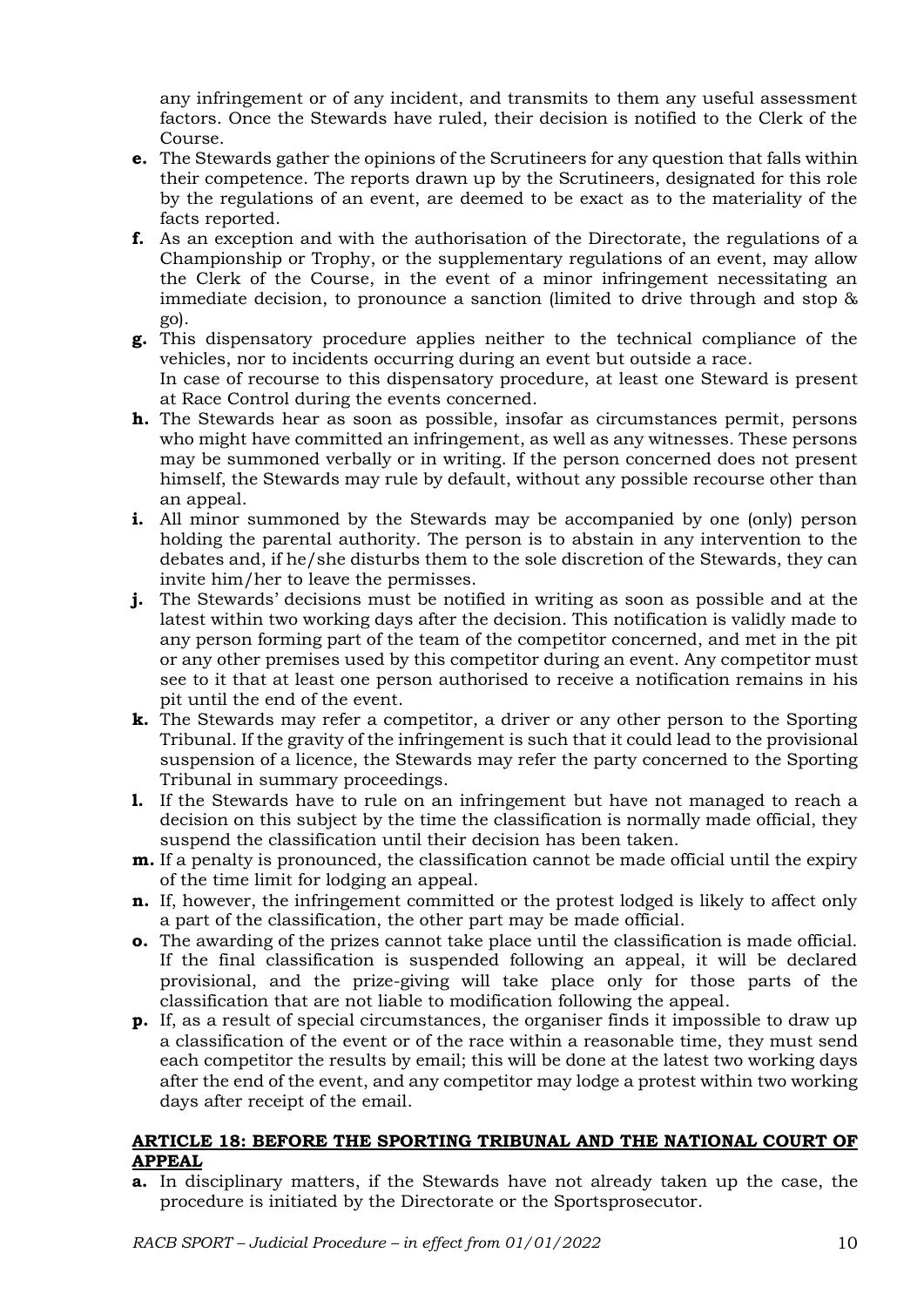- **b.** If the facts before it appear particularly serious, the Directorate or the Sportsprosecutor may order the provisional suspension of any licence, pending a judgment from the Tribunal. In this case, the Tribunal rules as soon as is reasonably possible.
- **c.** Insofar as is possible, the Sporting Tribunal and the National Court of Appeal give their decision within 45 days after the communication of the facts, or of the appeal.
- **d.** A sufficient number of Judges are summoned by the Secretariat, at the request of the Sportsprosecutor. If they are not available, they immediately inform the Secretariat so that it can summon other judges to complete the panel.
- **e.** Any person concerned is summoned, one week before the hearing, and is given a precise summary of the purpose of the appearance and, if applicable, the alleged offences. Any person summoned (except witnesses) can familiarise himself with the dossier at the Secretariat of RACB SPORT, until one working day before the hearing (before 16.00). At the request of the person summoned or of his lawyer, an electronic copy of the dossier is sent to him by email (except for evidence that cannot be transmitted by this means).
- **f.** Any person concerned must appear in person, but may be assisted by a lawyer.
- **g.** Save in duly justified exceptional circumstances, the judicial bodies do not grant any postponements of hearings.
- **h.** A judgment may be pronounced by default against any person properly summoned who does not report to the hearing, save in duly justified exceptional circumstances. A judgment by default may order the person concerned to pay a fine, separately from the possible sanction pronounced for the alleged offences. A judgment by default does not open any recourse other than appeals against a judgment given after due hearing of the parties.
- **i.** Any person having a legitimate interest may be heard at his request, with the authorisation of the Tribunal or Court.
- **j.** Nobody may deposit with the Sporting Tribunal or the National Court of Appeal any document, statement or note that has not been communicated beforehand to the Secretariat of RACB SPORT at the latest **on the second working day before the hearing, before 12.00 noon**. A person concerned cannot ask for a witness, expert or other person to be heard, whose identity and capacity have not been announced to RACB SPORT by the same deadline.
- **k.** The procedures and hearings respect the usual rights of the defence.
- **l.** Language used before the Sporting Tribunal and the National Court of Appeal:
	- The language of the procedure will be that which, depending on the circumstances of the case, appears to be the most appropriate, out of French, Dutch and English; in disciplinary matters, any person prosecuted may ask for this language to be changed, by notifying this within two working days after receipt of the summons; - Summonses will be drafted in the language of the procedure;
	- Any person may, at the hearing, use a language other than that of the procedure,
		- but it must be either French, Dutch or English;
	- The Judges may authorise any person to use a language other than French, Dutch or English if they consider that they themselves have sufficient understanding of it;
	- The documents deposited by a party will be in the original language; if they are not in French, Dutch or English, the party depositing them will attach a translation in one of these languages.
- **m.** The hearing is public. Nevertheless, the President may order it to be held in camera if he considers public debates to be harmful to motor sport. This order is without appeal.
- **n.** Each party, as well as the officials, may have witnesses summoned. The travel costs of the witnesses summoned by the person concerned and by the complainant are borne by them. The travel costs of the witnessed cited by RACB SPORT will be borne by the losing party.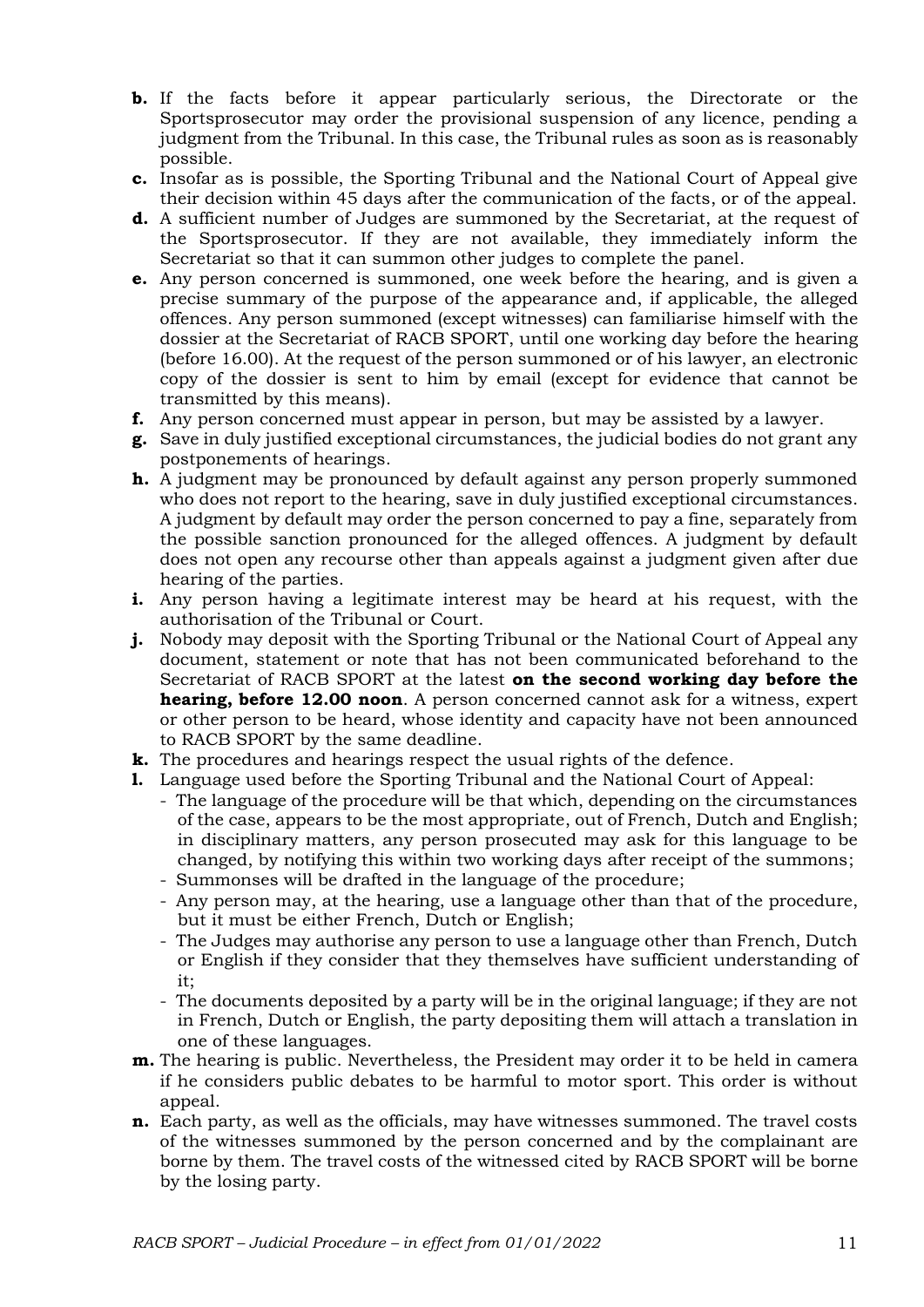- **o.** Any complaint of incompatibility or procedural error must be raised at the latest during the first hearing, failing which it would be covered. No procedural error can be accepted if it did not cause concrete prejudice to the party invoking it. The judicial body concerned has sovereign power to rule on this question, its decision not being subject to appeal.
- **p.** The Sporting Tribunal and the National Court of Appeal deliberate in camera in the absence of any other person. All the members are bound by the confidentiality of deliberation.
- **q.** On a reasoned referral by the Stewards, the Directorate or the Sportsprosecutor, within 48 hours following the commission of an act likely to lead to the provisional suspension of a licence, the Sporting Tribunal (made up of a single Judge) sits in summary proceedings within a week, the deadline for the summons being reduced to two clear days before the hearing.
- **r.** The Sporting Tribunal sitting in summary proceedings gives a provisional ruling in cases which it recognises as urgent, and the substantive proceedings, on pain of debarment, must be brought by the first of the parties concerned within the month of its ordering, unless a shorter time limit is imposed by the order.
- **s.** Insofar as is possible, the Judicial Bodies pronounce their reasoned judgment within 15 days of the close of the debates. This judgment is notified to the persons concerned and can be consulted at the Secretariat of RACB SPORT by any person who justifies a legitimate interest.
- **t.** All judgments of the Sporting Tribunal and National Court of Appeal are published in extenso on the website of RACB SPORT as soon as they are no longer subject to appeal.

In disciplinary matters only, and at the request of a person concerned, the body that pronounces a decision may provide that proper nouns will be obscured in its publication or that certain passages will be omitted. Such a measure can, however, be taken only in exceptional cases, for example if the publication was likely to compromise the social inclusion of a person.

Five years after the publication of a judgment, any interested person may request that this publication be anonymized.

**u.** In disciplinary matters (including doping), except for decisions taken by the Stewards in relation to regional events, the regional judicial bodies are not competent for holders of a foreign licence, who come directly under the Sporting Tribunal.

### **D – APPEALS**

### **ARTICLE 19: RIGHT TO APPEAL**

- **a.** Any competitor has the right to personally appeal against any decision, classification or judgment concerning him (even if he has not been a party thereto), provided that he informs the appeal court within the prescribed deadline.
- **b.** The Directorate and Sportsprosecutor may appeal against decisions of the Stewards and decisions of the Sporting Tribunal.
- **c.** The Tribunal, if it considers that the appeal is abusive, pronounces a licence suspension of at least one month and a fine of at least €500, each sentence being unsuspended.
- **d.** An appeal against a decision of the Stewards never has a suspensive effect in matters of safety. In all other matters, an appeal can have a suspensive effect only if, at the request of an interested party, the Stewards have allowed this suspensive effect, giving special reasons for their decision.
- **e.** An appeal against a decision of the Sporting Tribunal has a suspensive effect, except in matters of safety. However, in disciplinary matters, the Sporting Tribunal may decide that a possible appeal would not have a suspensive effect, giving special reasons for its decision.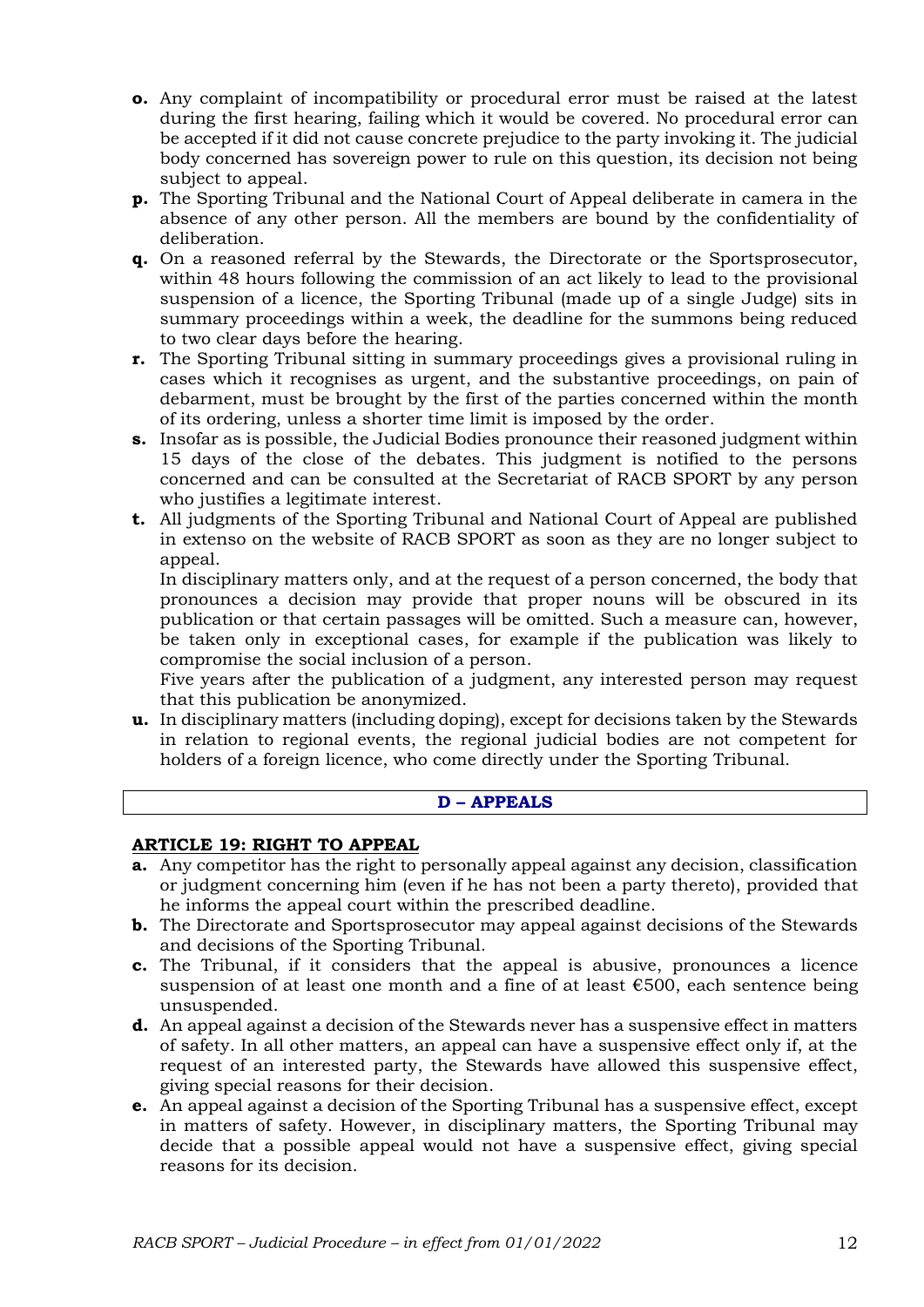- **f.** Any dispute involving a foreign organiser, official, competitor, driver, or other licence-holder may form the subject of a new appeal before the International Court of Appeal, according to the rules of the International Sporting Code.
- **g.** During an event run in Belgium within the framework of a foreign championship, an appeal comes under the competence of the ASN which registered this championship on the FIA calendar.
- **h.** WADA (World Anti-Doping Agency) may appeal against any judgment in connection with doping, within the dispensatory deadline corresponding to the later of the following dates:

1) 21 days after the final date on which another party in the case could have appealed; or

2) 21 days after receipt by WADA of the full dossier relating to the decision.

## **ARTICLE 20: FORM OF APPEAL AND TIME LIMIT – RIGHT TO APPEAL**

## **a.** *Appeal against a decision of the Stewards:*

- **1.** When the competitor is present, he must notify his appeal in writing, in person, to the Stewards, within the hour following the written notification of the decision; if the appellant has not been directly concerned: within the hour following the posting of the decision.
- **2.** When the competitor is not present, he must notify his appeal in person to the Secretariat of RACB SPORT, on the working day following the day of receipt of the notification of the decision (or, if applicable, its posting).

## **b.** *Appeal against a decision of the Sporting Tribunal:*

The person concerned must lodge an appeal within 8 days following the notification of the judgment.

#### **c.** *Appeal against a decision of a regional association:*

A judgment coming from a regional judicial body, which is no longer subject to appeal before that body, may form the subject of a final appeal before the National Court of Appeal. The person concerned must lodge an appeal within 8 days following the notification of the judgment by the regional association.

### **d.** *Appeal brought by the Directorate or the Sportsprosecutor:*

The appeal must be brought within 8 days following the notification of the judgment or the knowledge of the Stewards' decision. The Secretariat of RACB SPORT forwards it immediately to the parties concerned.

### **e.** *Appeal against the classification of a championship*

The appeal must be brought within 15 days following the publication of the classification on the website of RACB SPORT, and at the latest on 30 November. The Secretariat of RACB SPORT forwards it immediately to the parties concerned.

### **f.** *Appeal against a refusal to grant a licence*

An appeal against a refusal to grant a licence must be brought within 8 days following the notification of the refusal.

### **g.** *Appellant:*

Under pain of being declared void, an appeal can be brought only by the person concerned (or by his lawyer). He may, however, give a written power of attorney to a proxy to lodge an appeal, in the event that it is physically impossible for him to do so himself. If the appeal is presented by this proxy, the latter must describe in writing the reason preventing the competitor from lodging it himself.

### **h.** *Reasoning:*

When an appeal is not already reasoned upon being brought, the appellant must notify his reasoning according to the same forms as the appeal, within two working days following the appeal.

### **i.** *Right to appeal:*

Except for the Directorate and the Sportsprosecutor, the notification of the appeal must be accompanied by an appeal deposit of  $\epsilon$ 2000 (reduced to  $\epsilon$ 1000 in the karting disciplines). The appeal deposit is payable, even if the appellant withdraws his appeal.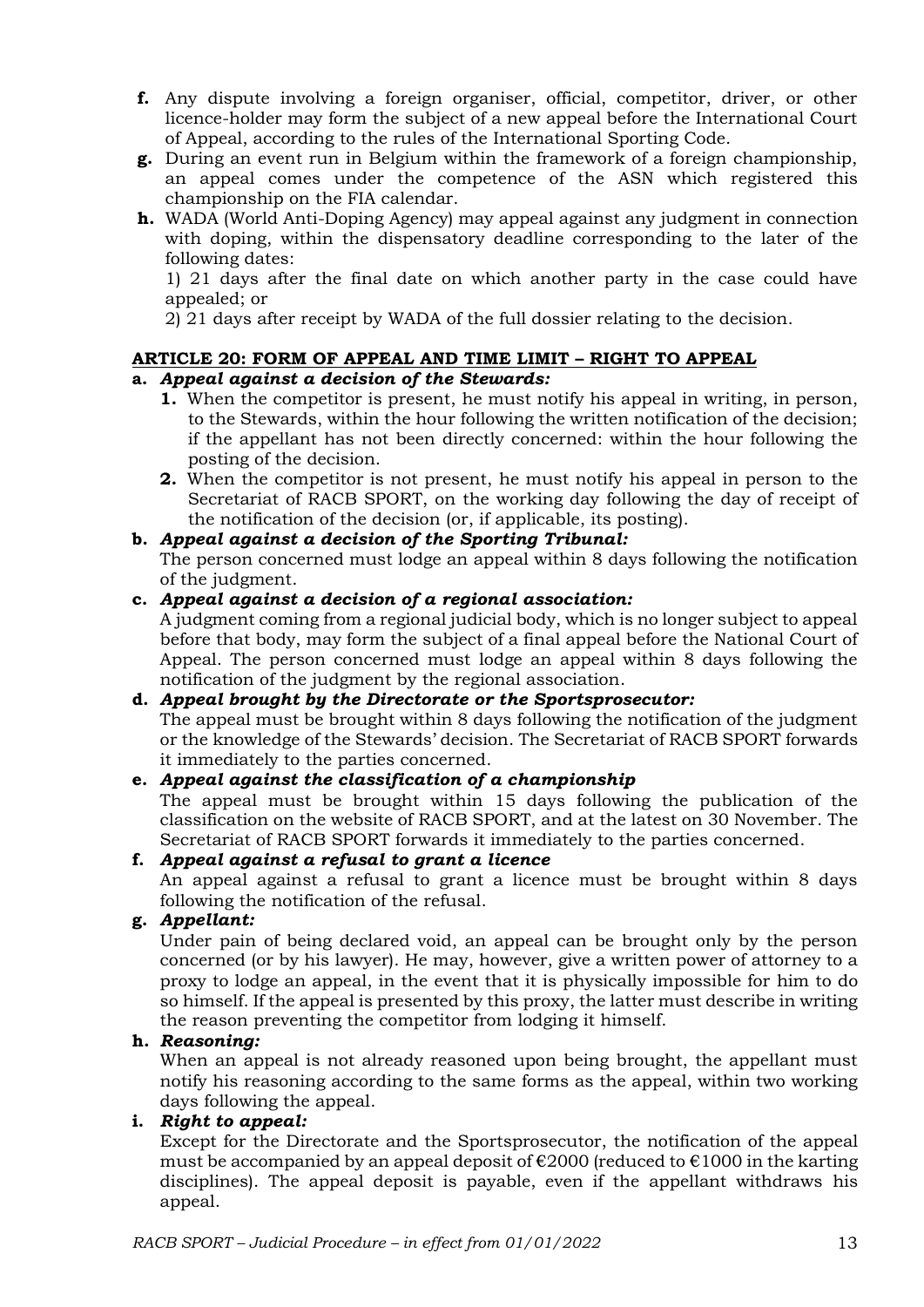## **j.** *Procedural errors:*

No procedural argument (respect of formalities, rights of the defence, or other) may be invoked at a later stage if it has not already been invoked before the close of the debates before a body, this closing of the debates without protest covering any possible procedural error.

# **ARTICLE 21: RIGHT OF REVIEW**

- **a.** For competitions of an FIA Championship, Cup, Trophy, Challenge or Series of of an international series, in case if any new significant and pertinant evidence is discovered that wasn't at the disposal or the parties introducing the appeal at the moment of the concerned decision, the Stewards who took the decision (or, if necessary, those designated by the Directorate) can decide to reexamin their decision following the introduction of an appeal presented by:
	- One of the concerned parties and/or a party which is directly concerned by the taken decision
	- The Secretary General for Sport of the FIA or the RACB

The Steward will have meet again (in person or by any other means) at a date fixed by them after summoning the party or parties concerned, to receive any useful explanations and give a ruling in the light of the exposed facts or elements.

- **b.** The Stewards' (new) decision may form the subject of an appeal. If the first decision had already formed the subject of an appeal, the matter will be referred by right to the appeal court for a possible review of its previous judgment.
- **c.** A right of review cannot be exercised after 30 November of the current year.
- **d.** Except for the Directorate and the Sportsprosecutor, the notification of the appeal must be accompanied by an appeal deposit of  $\epsilon$ 2000.

## **ARTICLE 22: FORM OF NOTIFICATIONS**

- **a.** Unless a regulation provides for another form of communication, any notification within the framework of the judicial procedure (appeal, right of review, summons, transmission of evidence or statements, notification of judgment, or other) is made solely by email.
- **b.** Any communication to the sporting authority is carried out exclusively by email sent to: sport.court@racb.com.
- **c.** Any communication coming from the sporting authority is sent to the electronic address which each licence-holder must mention in his licence application; any other person concerned must give an electronic notification address to the sporting authority, at the latest as soon as he is concerned by a procedure. Any person concerned may notify the sporting authority of a new electronic address, which will be opposable to him counting from the acknowledgement of receipt by the sporting authority.
- **d.** For calculating the deadlines, the communication is deemed to have been made on the date and at the time at which it was effectively sent. The communication is presumed to have been received by the addressee at the end of the first working hour following its effective sending (weekends and official public holidays in the country or the region of receipt of the notification will not be considered as working days).
- **e.** Only direct communications between the sporting authority and the parties concerned are taken into account within the framework of the procedure. Evidence and statements may nevertheless be communicated by a party's lawyer.
- **f.** A piece of evidence that cannot be transmitted electronically (e.g. a mechanical part) must be deposited with the Secretariat of RACB SPORT.

### **ARTICLE 23: FATE OF APPEAL DEPOSITS, FINES AND COSTS**

### *a. Appeal deposit:*

The appeal deposit can be refunded only if the appeal is recognised as fully founded. Failing this, it goes to RACB SPORT.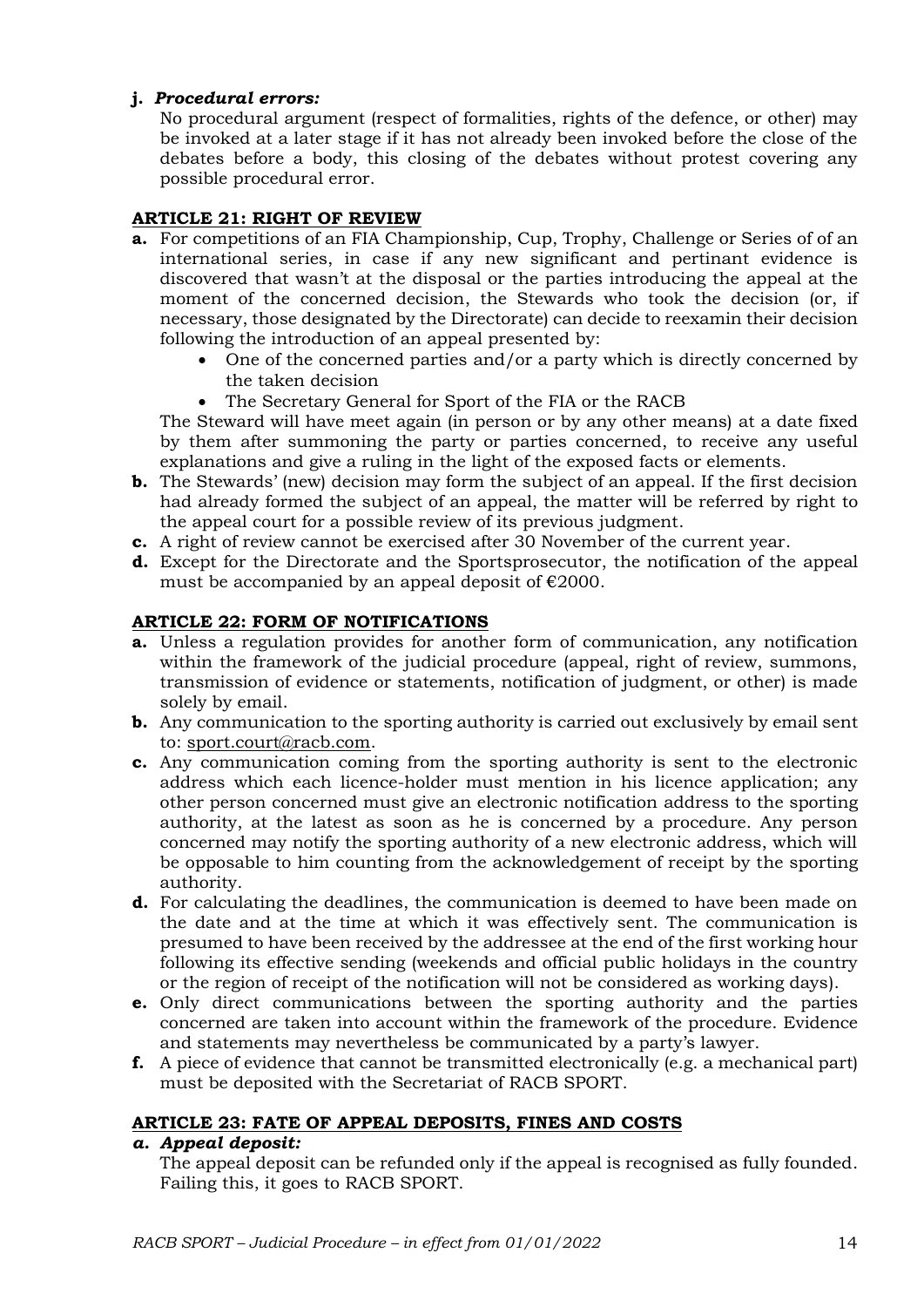## *b. Fines:*

All fines go to RACB SPORT.

*c. Costs:*

Each appearance before a Judicial Body other than the Stewards involves costs to be borne by the losing party, and will be taxed by the competent body as follows:

- In the first instance:
	- investigation costs: see judgment
	- administrative costs: €500
	- witness costs: lump sum of  $\epsilon$ 25 per appearance of a witness cited by RACB SPORT
- On appeal:
	- investigation costs: see judgment
	- administrative costs: €500
	- witness costs: lump sum of  $\epsilon$ 25 per appearance of a witness cited by RACB SPORT

# **ARTICLE 24: INTERNATIONAL APPEALS**

- **a.** When they are permitted by the International Sporting Code, international appeals take place according to the Code of Procedure and the regulations of the FIA International Court of Appeal (ICA).
- **b.** Any competitor, driver or organiser who decides to bring an international appeal must immediately inform the RACB, in its capacity as ASN. Prior to any international appeal, the appellant must pay the appeal deposit payable to the International Court of Appeal and specify at least in a summary fashion the reasoning of the appeal.
- **c.** The RACB may refuse to bring an international appeal that is clearly unfounded, outside the time limit, or likely to harm the image of motor sport for any other reason. In bringing an international appeal, the RACB makes no pronouncement as to its admissibility or cogency, which are at the discretion of the appellant.
- **d.** The appellant must provide the RACB and the ICA in good time with the dossiers, evidence, statements or other elements comforting his appeal.
- **e.** The RACB will ensure the respect of the procedure before the ICA, both in the writings beforehand and during the hearings, and the appellant must comply with its directives in this regard. The RACB will strive to assist the appellant, while respecting the sporting neutrality that becomes an ASN, but will exercise only marginal control of the appellant's argumentation.
- **f.** Regardless of the possible success of the international appeal, the appellant will compensate the RACB up to  $E1500$  per appeal procedure and will refund to it its direct costs connected with this appeal (dispatches, travel, etc.).

# **ARTICLE 25: SPORTING DISPUTES**

- **a.** Drivers, competitors, organisers, officials and other licence-holders must always observe the regulations, as well as adopting a correct and sporting attitude, even outside of the sporting activities.
- **b.** They may approach only the sporting authorities and/or the judicial bodies of motor sport in order to settle a sporting dispute or a dispute arising from a sporting issue.
- **c.** Unjustified recourse to the courts of the Judiciary may form the subject of a sanction by the Sporting Tribunal, which may go as far as exclusion.

# **ARTICLE 26: SPECIFIC OBLIGATIONS TO DO**

Without the possibility of dispensation, each driver must attend the briefing held prior to each event in which he is taking part. Failure to attend constitutes an administrative infringement punished by an administrative fine of  $E$ 250. The fine is doubled with each repeated offence in the course of the same season.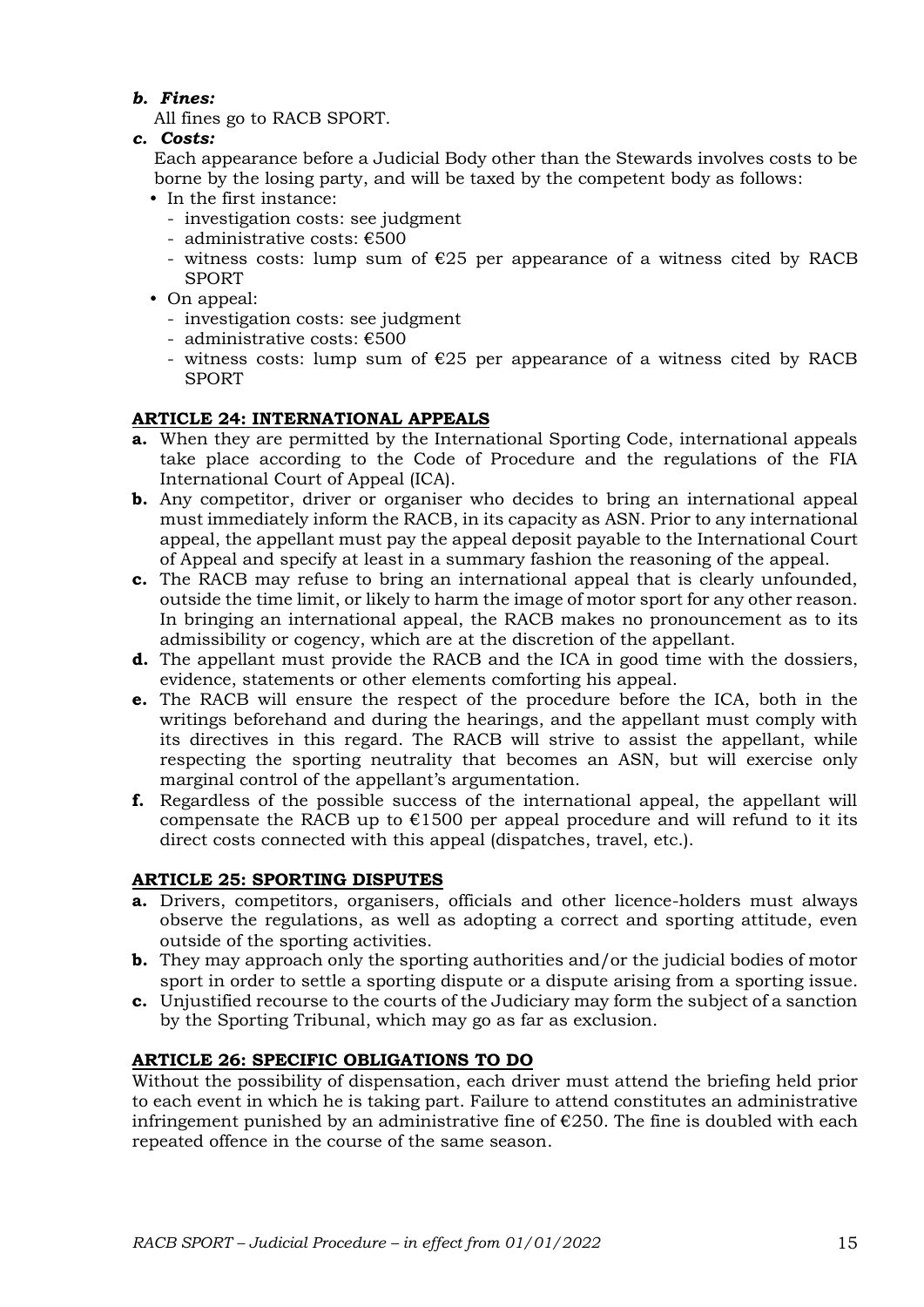### **ARTICLE 27 : INDEPENCY OF THE JUDICIAL INSTANCES**

- **a.** Any person fulfilling a jurisdictional function (of whom the Stewards an de member of the judicial instances) fulfil their function in good conscience, in an autonomous way and totally independent from the sporting authority.
- **b.** At this regard, if a sporting authority is part of a procedure at the judicial instances, she will be treated indentically to the other parties and will not benefit from any privileged information.

## **ARTICLE 28: MISCELLANEOUS**

- **a.** Any collective recourse is inadmissible (protest, appeal, review or other), whether it comes from several competitors (or others), or is directed against several competitors (or others).
- **b.** All decisions of the stewards or judgments of the Sports Court or the National Appeal Tribunal are official upon signature, and can therefore be communicated to other officials (such as the race director), competitors or even to the public. Such communication does not dispense with the formalities required (such as posting or notification to the parties concerned).
- **c.** With regard to the judicial bodies, parents of a minor child for whom they are responsible have the capacity of competitors, and are answerable for the conduct of this minor as for their own. As such, they may be the subject of any sanction (notably financial) provided for in the regulations. They must accompany and assist their minor child when the latter has to appear before the judicial bodies (other than the Stewards).
- **d.** The reports drawn up by a judge of fact, designated for this role by the regulations of an event, are deemed to be exact as to the materiality of the facts reported.
- **e.** Measurements carried out using devices (scales, speed guns or other speed controls, stopwatches, breathalysers, drug consumption detectors, etc.) are deemed accurate if the device was calibrated less than three years ago.
- **f.** All participants in motorsport must respect the privacy of others, and may only communicate personal data if it is legally permitted and to the extent necessary for the legitimate aim pursued.